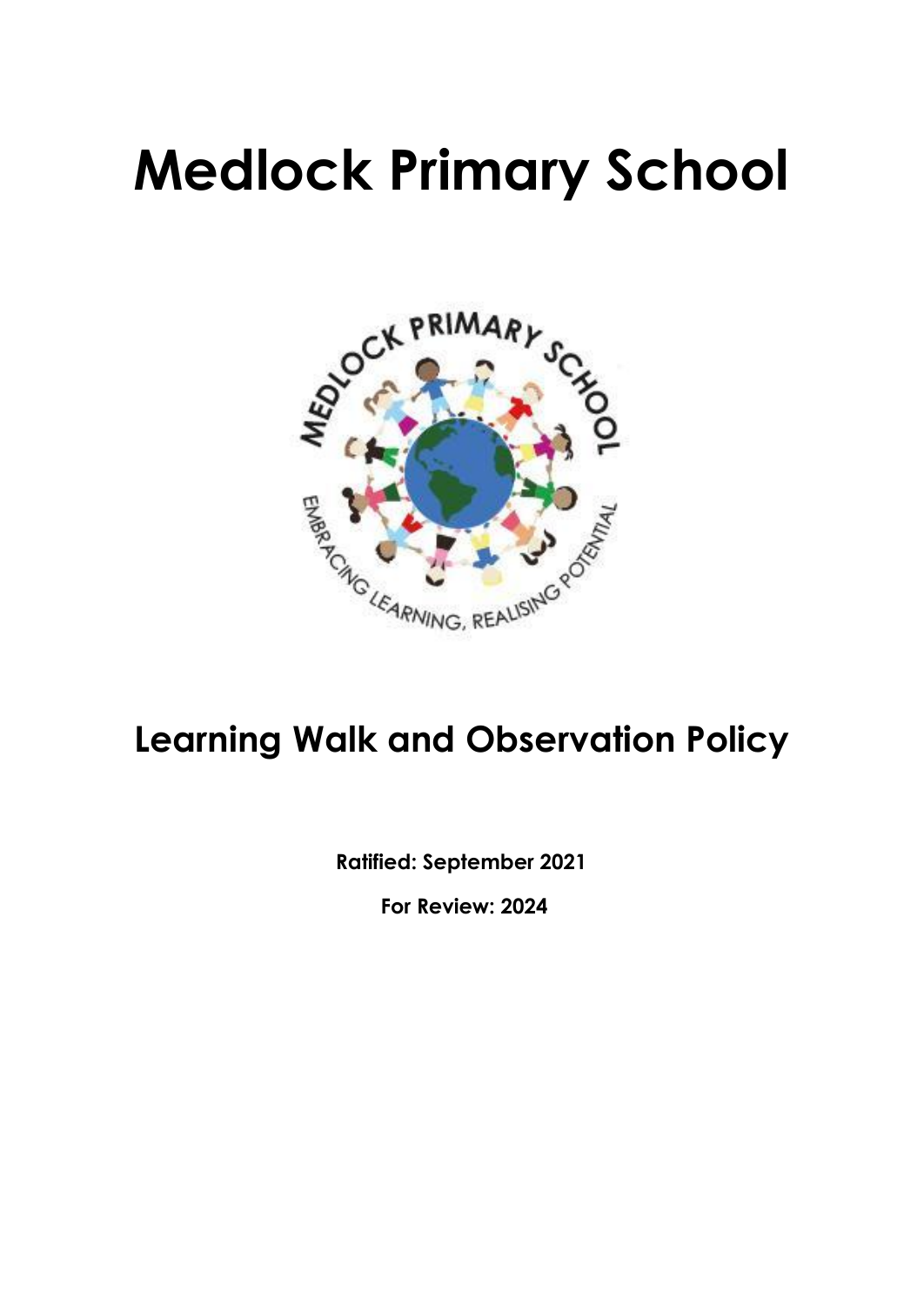#### **School Ethos**

Medlock prides itself on its collegiate and open ethos. School has an open door feel: all staff are free to enter teaching spaces and engage with the learning that is occurring at that time. Professional discussions are encouraged and every exchange between professionals is seen as an opportunity for skills development, better pedagogical understanding and growth of subject knowledge.

This policy should be viewed as an opportunity to put this ethos into practice.

#### **Learning Walks**

Learning walks are purposeful "walk-throughs" of the school which can take in any learning space, including classrooms, intervention spaces and corridors.

The school's Teaching Principles document will be the primary reference point for all learning walks but other documents may also be used to inform the focus of the learning walk including (but not exclusively) Medlock policy documents, the school's curriculum documents and local authority QA proforma.

Learning walks may take place in order to collect evidence about teaching and learning, evidence of progress to developmental areas and to identify areas for school development.

Learning Walks are developmental and constructive rather than judgemental and are a whole-school / whole phase / whole subject improvement activity. All report writing and feedback based on the learning walk will be reported as such. Teaching staff are welcome to ask for more specific and individual feedback which they are free to use to support performance management and appraisal goals if they so wish. It will then be agreed what format this will take to ensure no member of staff has any additional workload.

All Learning Walk reports will follow the Medlock template (see Appendix 1a for year 1 to 6 and Appendix 1b for EY) and then shared with all relevant staff. Learning Walk reports will be used to support quality assurance and school self evaluation judgements as well as informing information presented to governors and other agencies.

Learning walks will always be planned and the scheduled time and focus will be made available in advance by direct email and on the calendar. It will also be clear who will be performing the learning walk. The school's ambition is that no later than 2 weeks notice will be given of any learning walk, however, there may be times where this is not possible. In such an event the reason for 'short notice' will be communicated to staff.

Who goes on a learning walk?

- Staff
- Pupils / Pupil Leaders
- Governors
- Local Authority Representatives
- Commissioned school improvement professionals.

Although learning walks do not 'judge' the performance of a specific teacher / teaching assistant, where a significant breach of school policy or the professional standards is observed this will be informally flagged with the member of staff. It may be decided that more formal observations are then instigated.

#### **Observations**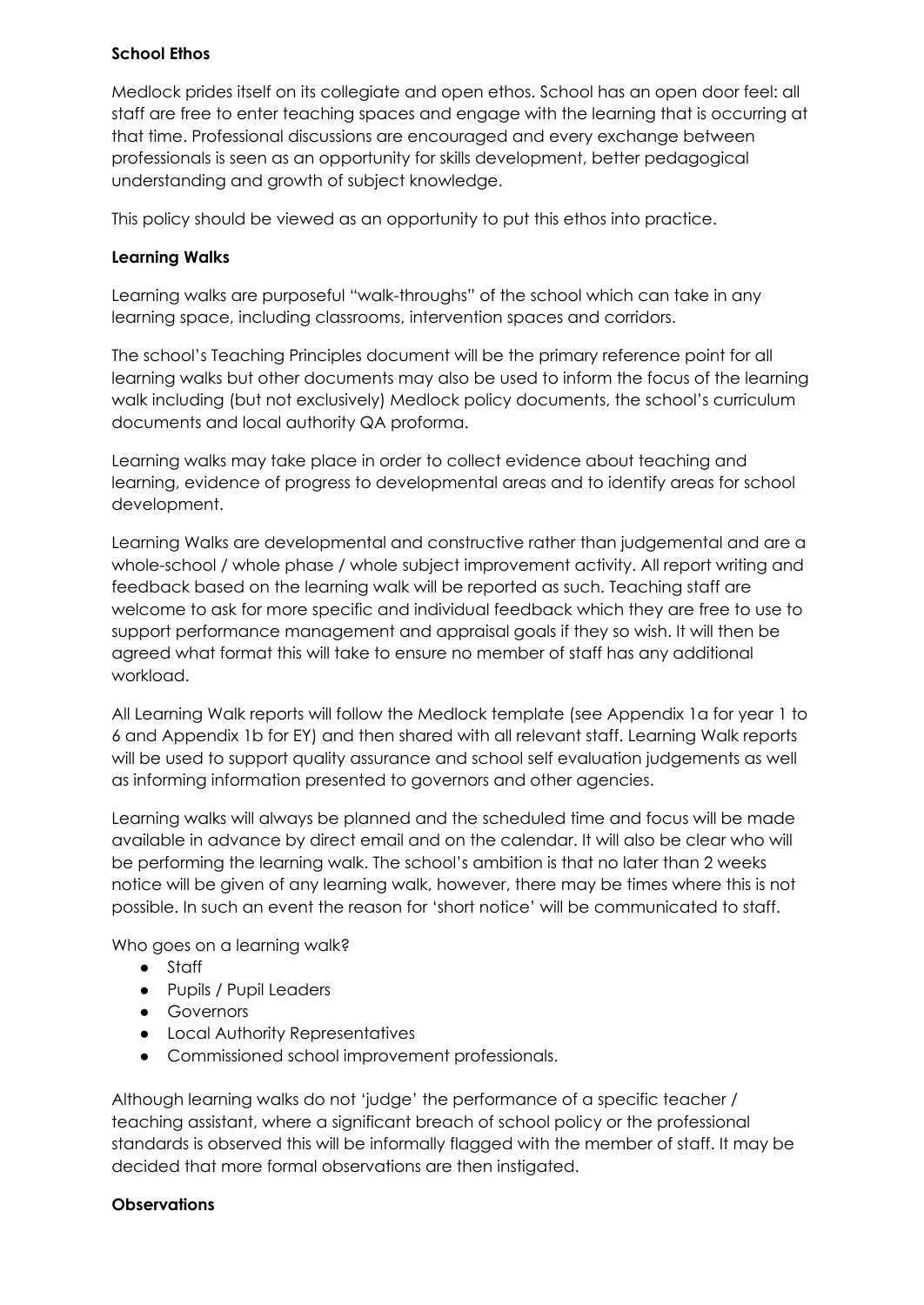Medlock Primary School is committed to ensuring that classroom observation is developmental and supportive and that those involved in the process will:

- carry out the role with professionalism, integrity and courtesy
- evaluate objectively
- report accurately and fairly.

All observations will be planned and the scheduled time and focus will be agreed in advance between the observer and observee. When scheduling observations, due consideration will be made to all parties timetabled commitments. All observations should take place with no less than 5 days notice.

The school's Teaching Principles document will be the primary reference point for all observations but other documents may also be used including (but not exclusively) school policy documents, the school's curriculum documents and local authority QA documents.

The information gathered during the observation will be used for multiple purposes, including informing school self-evaluation and school improvement strategies. It can also be submitted by the observee as evidence of meeting appraisal goals / teaching standards for performance management and appraisal purposes.

For the majority of teaching staff, the total time they will be asked to perform sessions that will be observed will not exceed 3 hours across the academic year. However, teachers are encouraged (as part of their own professional development) to request informal and formal observations to support their own development and the quality of teaching and Learning in their classes.

Legacy NQT and ECF teachers will however be observed in line with the requirements of their programmes. In addition, teachers who are subject to a competency plan may be required to have / request additional observations in order to evidence progress to meeting any identified developmental areas in their competency plans.

Who may participate in an observation?

- Teachers
- Subject Leaders
- School Leaders
- Local Authority Representatives
- Commissioned school improvement professionals.

Oral Feedback of an observed session will be given within 24 hours at a time that is mutually agreed. Written feedback will be provided within 5 days of the observation. All feedback reports will be completed on the Medlock template (see Appendix 2).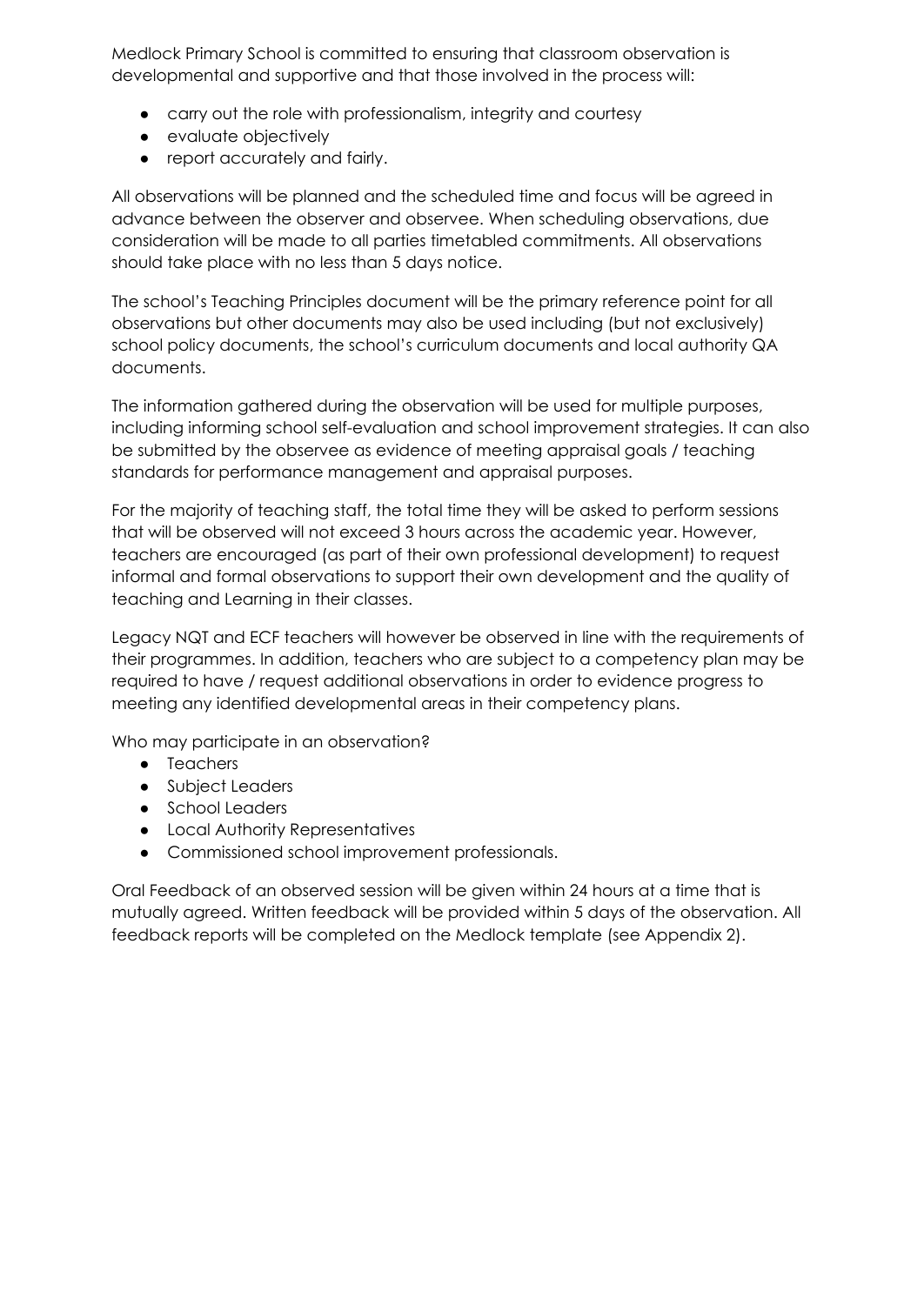#### Appendix 1a

#### **Learning Walk**

| learning walk evidence         |  |            |  |
|--------------------------------|--|------------|--|
| Member(s) of staff<br>observed |  |            |  |
| Observer(s)                    |  |            |  |
| Date and time                  |  |            |  |
| Subject                        |  | Year/Class |  |

|           | focus of walk/key questions |
|-----------|-----------------------------|
| $\bullet$ |                             |
|           |                             |

|                    | questions with pupils |
|--------------------|-----------------------|
| Pupil(s) spoken to |                       |

- Pupils are positive about this subject
- Pupils are motivated to learn
- Pupils know what they're learning about, not just what they're doing
- Pupils are aware of their strengths/weaknesses in this subject
- Pupils feel they get helpful feedback from the teacher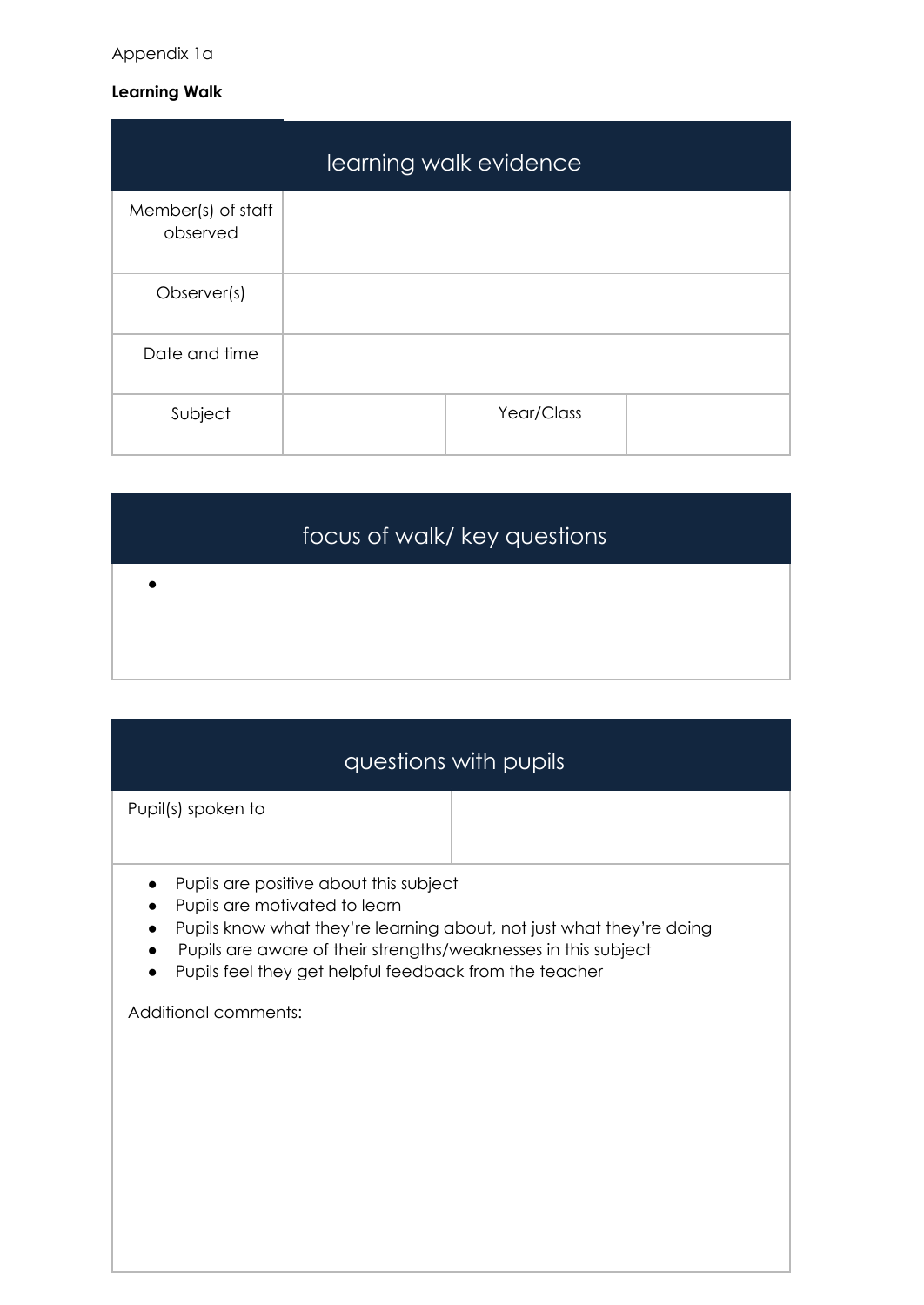# learning environment

- The environment is uncluttered and there is nothing to impede learning
- The seating arrangement enables all children to see teacher
- Displays reflect current topics and support learning
- Displays reflect the work of all pupils
- Scaffolds and prompts for learning are clearly visible in the classroom
- Resources to support learning are readily available (e.g. dictionaries, number lines)

Additional comments:

# Teaching and Learning Principles

- Challenge for all
- Dialogic teaching
- Scholarship
- Sequencing of Learning
- Metacognition.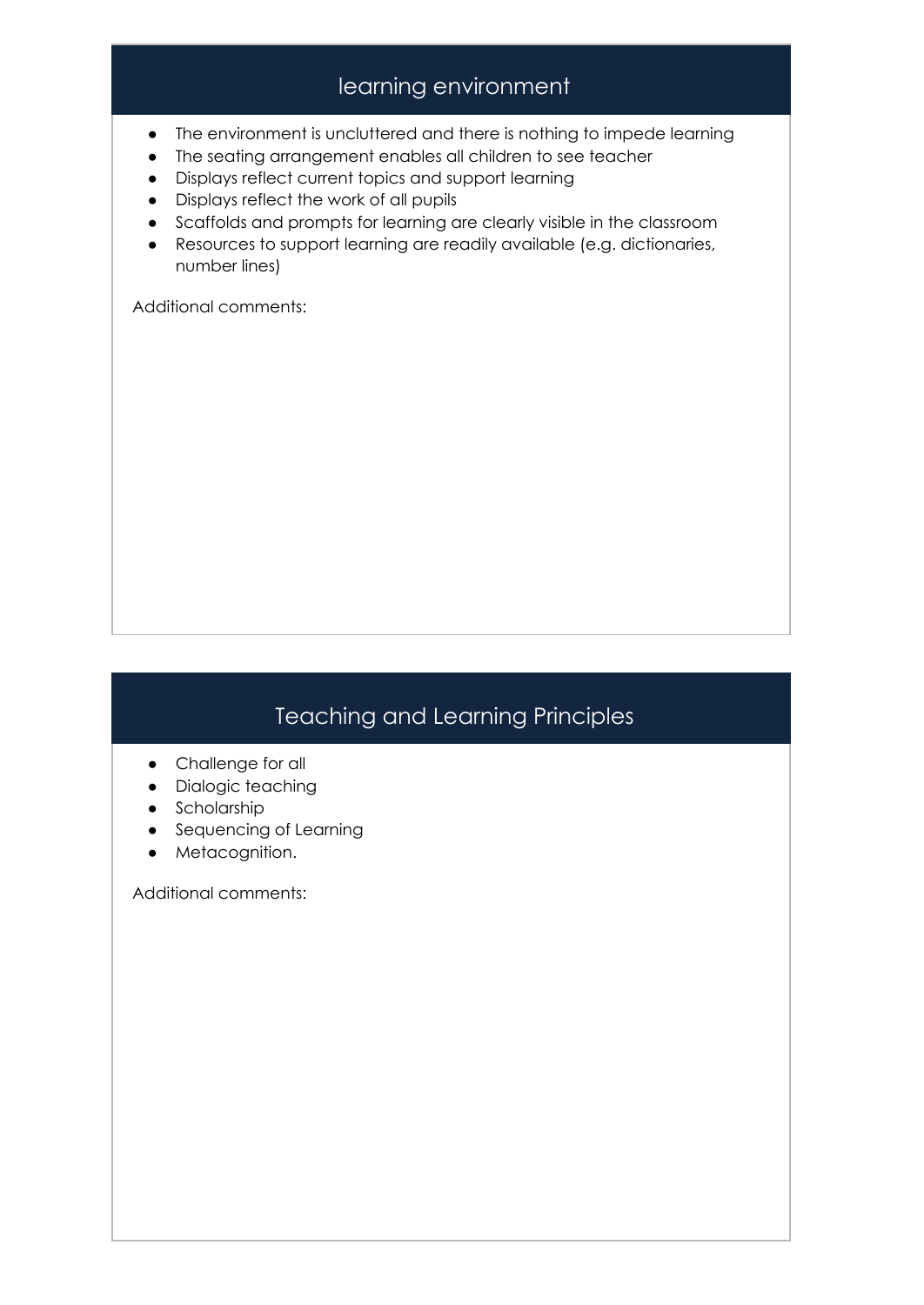

# book scrutiny

- Pupils are making progress and their work is improving
- Marking adheres to the school's policy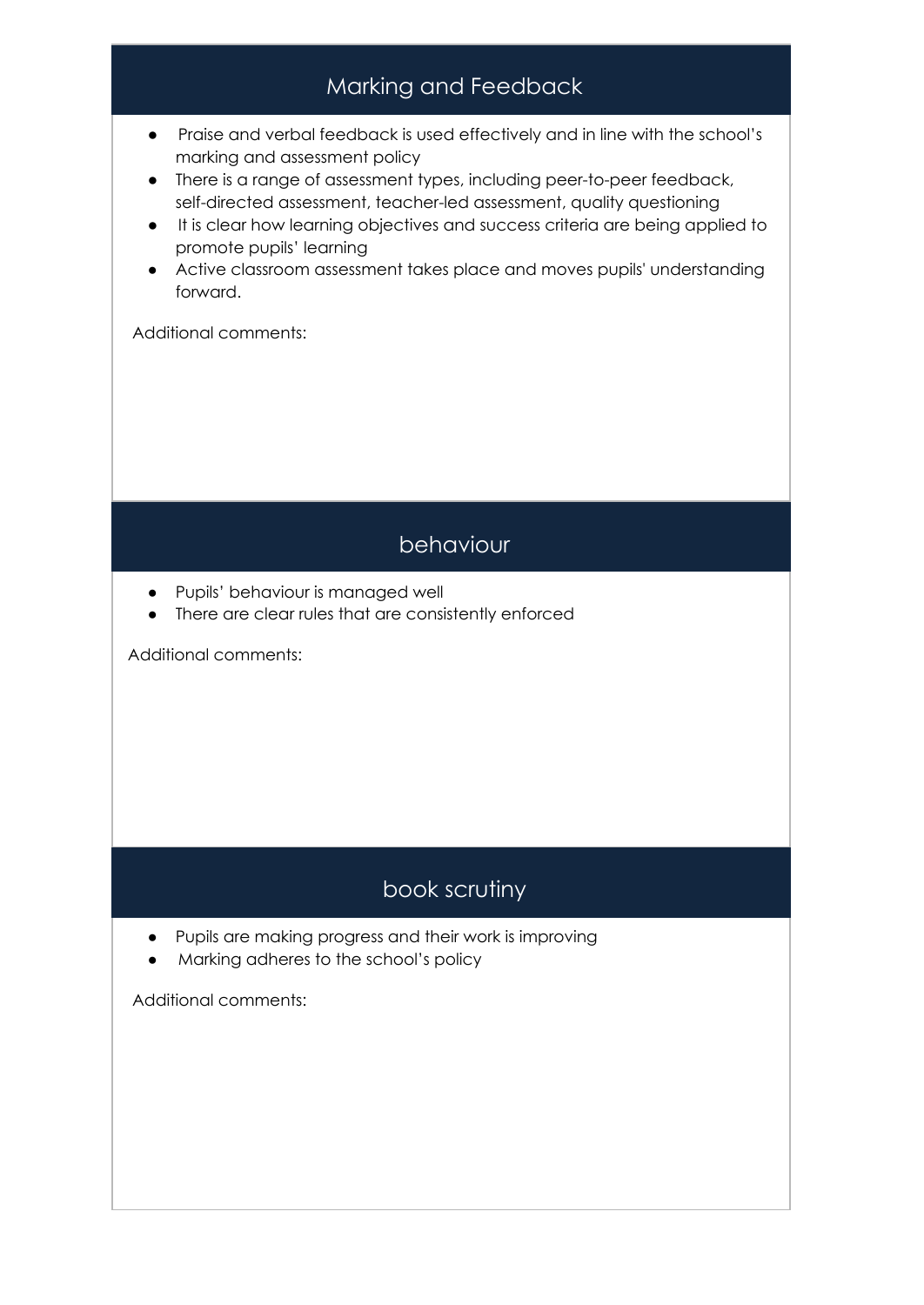| summary of learning walk |                |  |  |
|--------------------------|----------------|--|--|
| What went well           | Even better if |  |  |
|                          |                |  |  |
|                          |                |  |  |
|                          |                |  |  |
|                          |                |  |  |
|                          |                |  |  |
|                          |                |  |  |
|                          |                |  |  |
|                          |                |  |  |
|                          |                |  |  |
|                          |                |  |  |
|                          |                |  |  |
|                          |                |  |  |
|                          |                |  |  |
|                          |                |  |  |
|                          |                |  |  |
|                          |                |  |  |
|                          |                |  |  |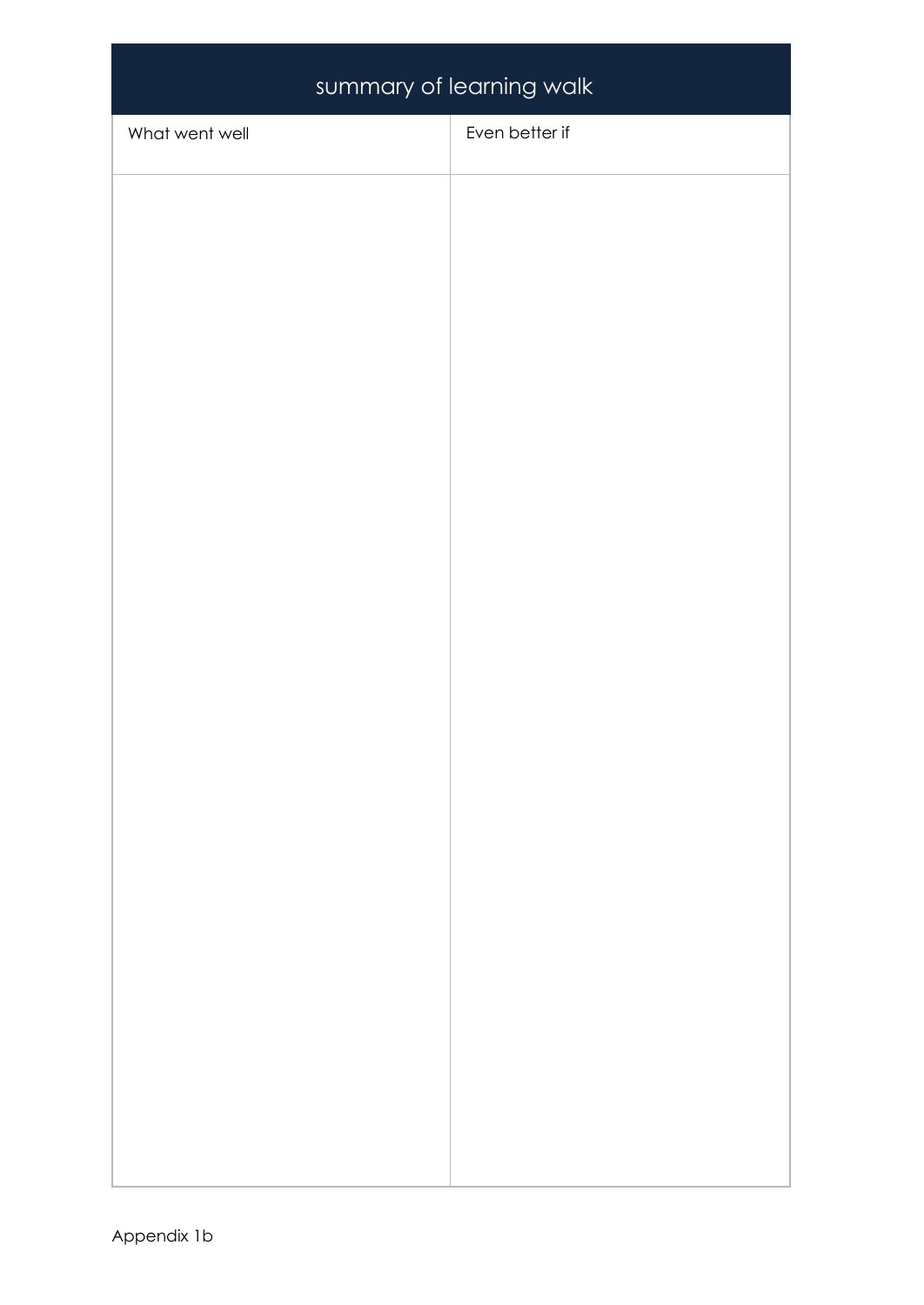#### **EYFS Learning Walk**

| <b>EYFS Learning walk evidence</b>                    |                    |  |
|-------------------------------------------------------|--------------------|--|
| Member(s) of staff<br>observed                        |                    |  |
| Observer(s)                                           |                    |  |
| Date and time                                         |                    |  |
| Prime/specific area of<br>learning and<br>development | <b>EYFS class:</b> |  |

| Focus of the walk/key questions |
|---------------------------------|
|                                 |

| Questions with children                                                                                                                                                                                                                                                                                                                                              |                     |  |
|----------------------------------------------------------------------------------------------------------------------------------------------------------------------------------------------------------------------------------------------------------------------------------------------------------------------------------------------------------------------|---------------------|--|
| Children spoken to                                                                                                                                                                                                                                                                                                                                                   | eg, 3 boys, 2 girls |  |
| Children are positive about their experiences<br>Children are motivated to learn, play and explore<br>Children know what they're doing and begin to acknowledge that they're<br>$\bullet$<br>learning<br>Children are increasingly aware of their strengths and emerging preference<br>$\bullet$<br>Children feel they get help from adults when needed<br>$\bullet$ |                     |  |
| Additional comments:                                                                                                                                                                                                                                                                                                                                                 |                     |  |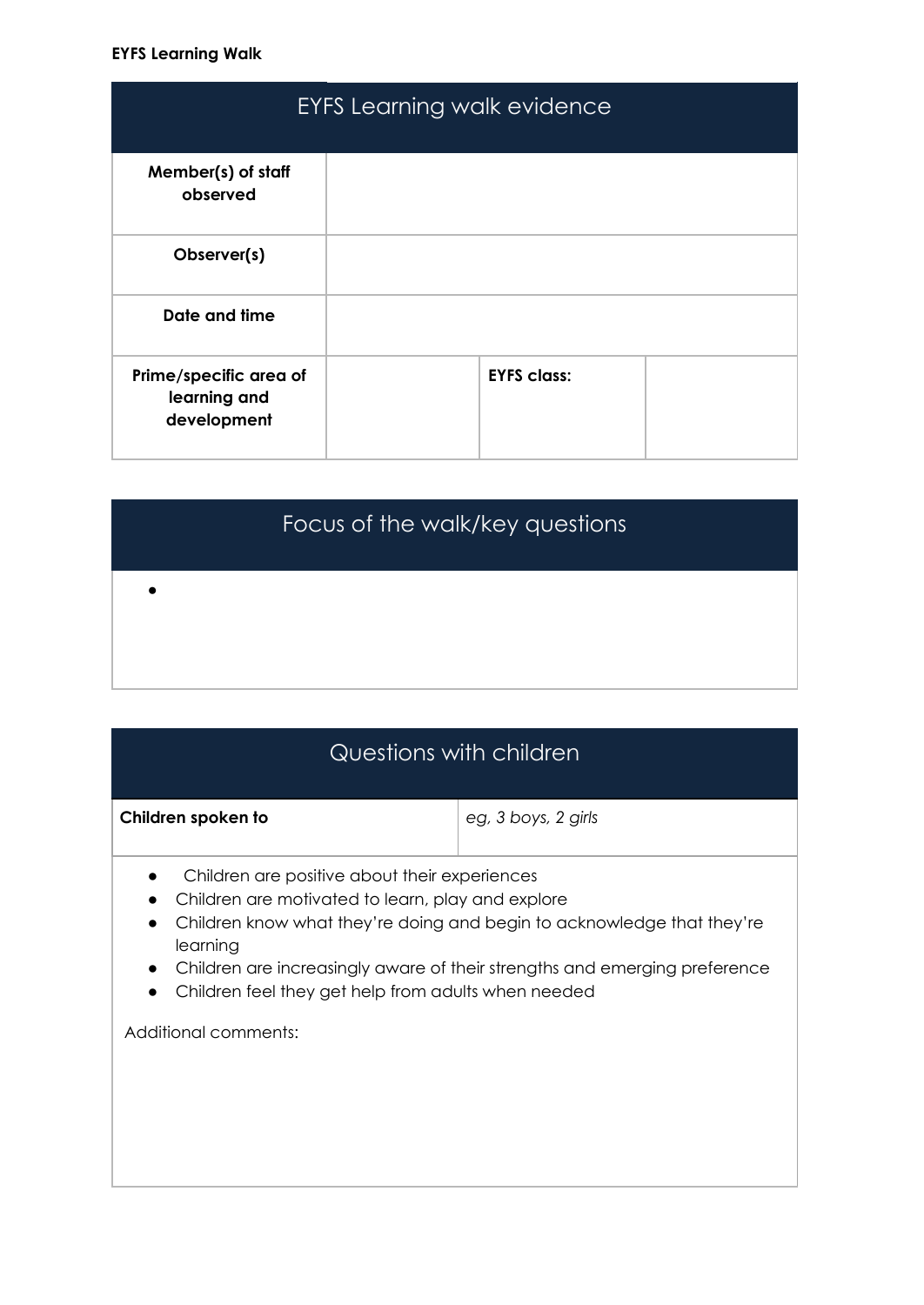# Learning environment

- Indoor and outdoor activities complement each other
- Appropriate resources are available for the children to access independently
- Children have the physical space and tools they need to support effective learning
- The environment is secure and there are no safeguarding concerns (i.e., no obstructed views)

Additional comments:

# Differentiation and challenge

Planning demonstrates materials/strategies to stretch more able pupils

Pupils with SEN and EAL are well supported

Key groups of pupils (i.e., disadvantaged pupils) are known to staff and appropriate provision is in place

Children experience a range of curriculum activities

Additional comments:

# Adult interactions

- Adults use a variety of interaction strategies
- Prompts/scaffolding is used effectively
- All groups in the class are engaged
- The pace of activities ensures maximum engagement for all children
- There is an appropriate balance of child and adult-initiated activities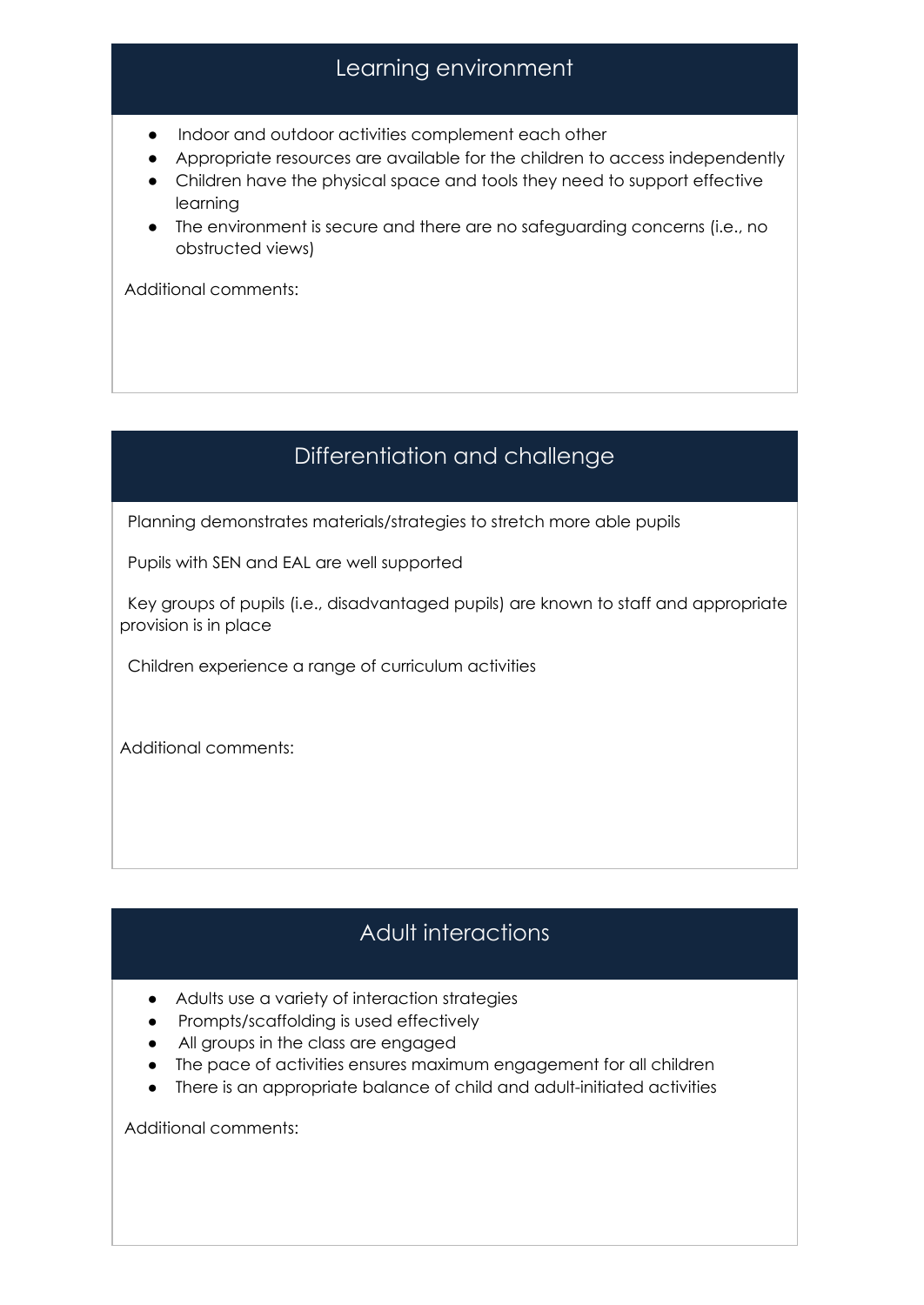# Characteristics of effective learning and behaviour

- Behaviour is well managed
- There are clear rules and these are consistently enforced
- Children are displaying the characteristics of effective learning

Additional comments:

### Communication and language

- The learning environments encourage language development
- Children are supported and encouraged to express themselves and build confidence
- Children have the opportunity to speak and listen in a range of situation
- Staff consider each child's communication and language needs

Additional comments:

## Physical development

- Children have the opportunity to develop coordination, control and quality of movement
- Children are helped to understand the importance of physical activity and healthy eating
- Children are active and interactive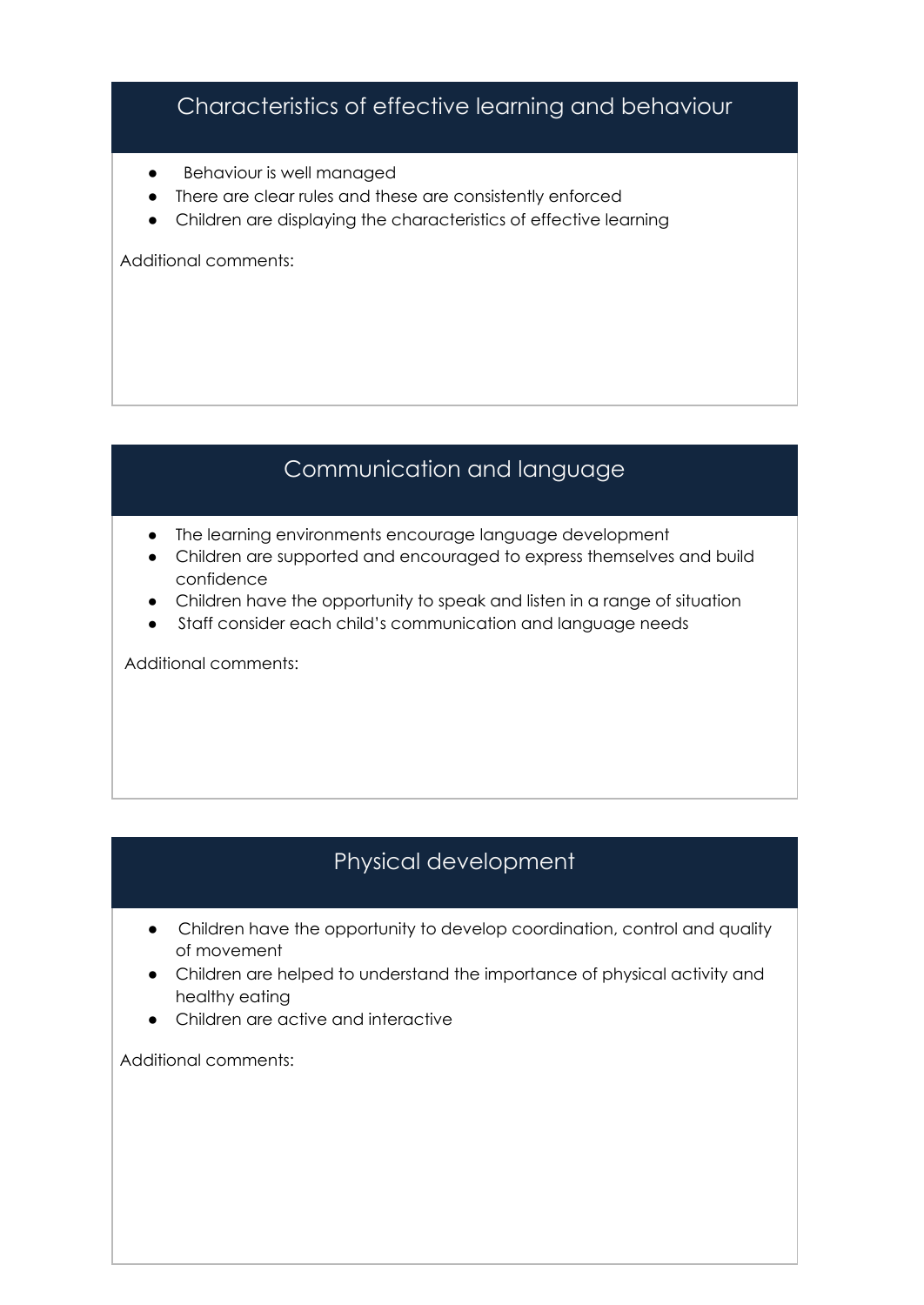# Personal, social and emotional development

Children are helped to form positive relationships and develop respect for others Children are helped to develop a positive sense of themselves Children are helped to learn how to develop social skills and manage their feelings Children are helped to develop confidence in their own abilities

Additional comments:

# summary of learning walk **What went well Even better if**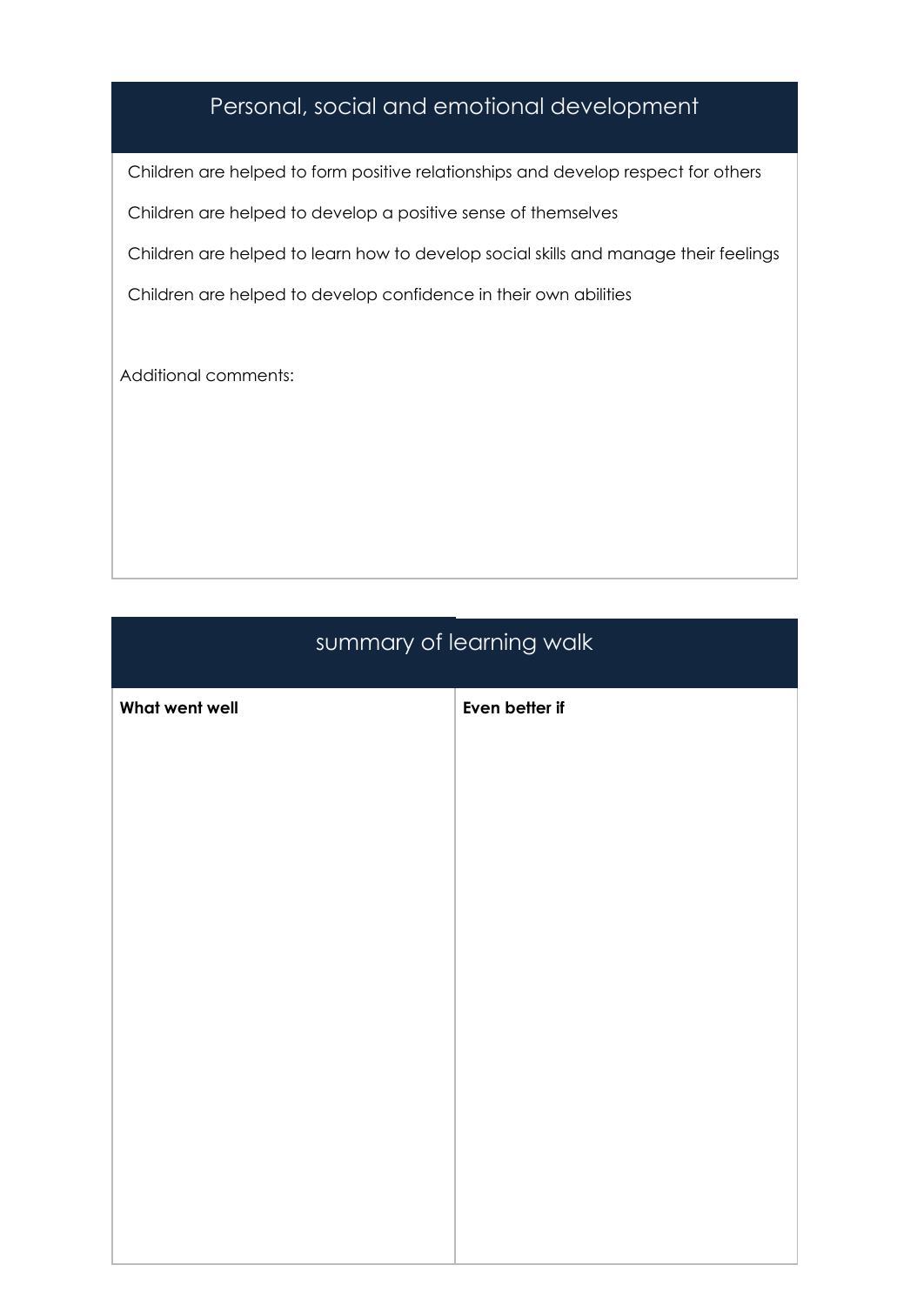| lesson details                        |       |           |       |
|---------------------------------------|-------|-----------|-------|
| Teacher:                              |       | Observer: |       |
| Class:                                | Year: |           | Date: |
| Support staff or teaching assistants: |       |           |       |
| Focus:                                |       | Context:  |       |
| Summary of main points:               |       |           |       |
| Key strengths:                        |       |           |       |
| Areas for development:                |       |           |       |
| Is any follow-up required? YES/NO     |       |           |       |